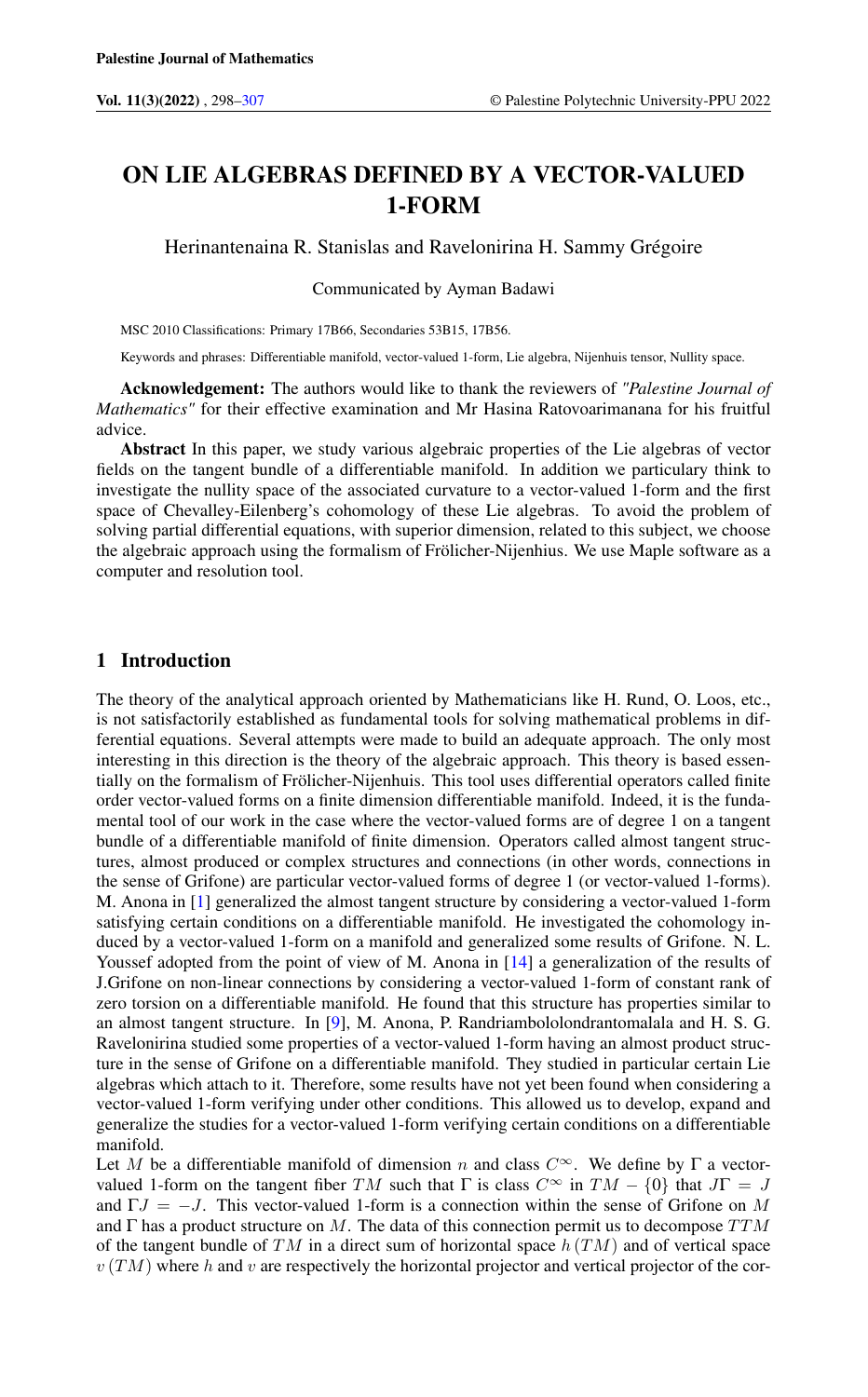responding connection  $\Gamma$  to the respective eigenvalues 1 and  $-1$ . We see in [\[9\]](#page-8-2) that in one part, the Lie algebra  $\mathfrak{A}_{\Gamma}$  of vector fields on  $TM - \{0\}$  which the corresponding Lie derivative of  $\Gamma$ is zero and in other part, the Lie algebra of the horizontal nullity space  $\mathfrak{N}_R^h$  of the curvature R. In addition, they found some properties of the connection from normalizer of  $\mathfrak{N}_R^h$  and the one of the cohomology space of Chevalley-Eilenberg of  $\mathfrak{A}_{\Gamma}$ . In this paper, we propose some properties of a vector-valued 1-form on the tangent bundle  $TM$  of M submissive to an almost product (resp. complex) structure in studying some Lie algebras which is attached to it and the involution of the nullity space of the associated Nijenhuis torsion  $R$  to  $L$ . Given  $L$  a vector-valued 1-form on the tangent bundle TM of the differentiable manifold M with dimension n,  $\mathfrak{A}_L$  a Lie algebra of the vector fields on  $TM$  such that the corresponding Lie derivative to  $L$  is zero,  $\mathfrak{A}_{L,\lambda_i}$ ,  $i = 1, \ldots, n$  the corresponding eigen subspaces of  $\mathfrak{A}_L$  to eigenvalues  $\lambda_i$  of L;  $\mathfrak{N}_R$  the space of vector fields  $X$  on  $TM$  which the interior product in comparison to  $X$  of the associated curvature R is zero. The subspaces  $\mathfrak{A}_{L,\lambda_i}$ ,  $i=1,\ldots,n$  are ideals of  $\mathfrak{A}_L \cap \mathfrak{N}_R$  and  $\mathfrak{A}_L$ . We prove that a vector field X on M is an element of  $\mathfrak{A}_L$  if and only if X leaves invariant the defined generalised distributions by the eigen subspaces  $\mathfrak{A}_{L,\lambda_i}$ ,  $i = 1, \ldots, n$  of L. If L is diagonalisable and the eigenvalues  $\lambda_i$ ,  $i = 1, ..., n$  are constants then  $\mathfrak{A}_L \cap \mathfrak{N}_R$  constitute a direct product of ideals  $\mathfrak{A}_{L,\lambda_i}$ ,  $i = 1, \ldots, n$ . Consequently, the Lie algebra  $\mathfrak{A}_L$  equals to the direct product of  $\mathfrak{A}_{L,\lambda_i}$ ,  $i=1,\ldots,n$  when the associated curvature R to L is null and all derivation of  $\mathfrak{A}_L$  is inner. In other words, the first space of Chevalley-Eilenberg's cohomology of  $\mathfrak{A}_L$  is null. Moreover, if the  $\lambda_i$ ,  $i = 1, \ldots, n$  are functions on M which rank of each  $\lambda_i$  is constant, the first space of Chevalley-Eilenberg's cohomology of  $\mathfrak{A}_L$  is null. Otherwise, if all nullity fields of the associated curvature R to the vector-valued 1-form L are generated by  $\mathfrak{A}_L \cap \mathfrak{N}_R$  then the nullity space  $\mathfrak{N}_R$ is involutive. A classical result of [\[9\]](#page-8-2) and [\[6\]](#page-8-3) prove that all flat vector-valued 1-form L on TM has an involutive nullity space and we find the same result if  $L$  is a projection on  $TM$ , that is,  $L^2 = L$ . On the one hand, using a result of [\[10\]](#page-9-1), if the nullity space  $\mathfrak{N}_R$  of R is involutive then the derived ideal of  $\mathfrak{N}_R$  is itself and the first spaces of Chevalley-Eilenberg's cohomology of  $\mathfrak{N}_R$ and its normalizer  $\mathcal{N}_R$  are null. On the other hand, if the nullity space  $\mathfrak{N}_R$  of R is involutive which L is an almost product structure, that is  $L^2 = I$ , we prove that the image of the bracket of two nullity fields of the curvature R by L also belongs to  $\mathfrak{N}_R$ . Particular, all involutive nullity space has a nonzero centralizer. We get some examples to illustrate our results.

#### 2 Preliminary

In the next, let M be a differentiable manifold of dimension n and class  $C^{\infty}$ , TM the tangent fiber of M. All subjects supposed are class  $C^{\infty}$  on M or TM. The set  $\chi(M)$  (resp.  $\chi(TM)$ ) denotes Lie algebra of vector fields on  $M$  (resp.  $TM$ ). A distribution on  $M$  (resp.  $TM$ ) is a  $F(M)$ –submodule of  $\chi(M)$  (resp.  $F(TM)$ –submodule of  $\chi(TM)$ ).

**Definition 2.1.** [\[3\]](#page-8-4) A vector-valued 1-form L on TM is a linear application on TM itself, that is, an endomorphism of TM. Let's consider L, H two vector-valued 1-forms on TM, we define the bracket of L with H by  $[L, H](X, Y) = [LX, H]Y - [LY, H]X - L[X, H] + L[Y, H]$  for all vector fields X, Y on TM.

**Definition 2.2.** To the vector-valued 1-form L, we define Lie algebra  $\mathfrak{A}_L$  of vector fields on TM which the corresponding Lie derivative of L is zero. A vector field X is then an element of  $\mathfrak{A}_L$ if and only if  $[X,LY] = L[X,Y]$  for all  $Y \in \chi(TM)$ . Localy, cf. [\[7\]](#page-8-5), if  $(x^i)_{i=1,\dots,2n}$  the local coordinates on the tangent bundle TM we get  $X = X^i \frac{\partial}{\partial x^i}$ ,  $L = L^i_j dx^j \otimes \frac{\partial}{\partial x^i}$ .  $[X, L] = 0$  is equivalent to

<span id="page-1-0"></span>
$$
X^{i}\frac{\partial L_{k}^{j}}{\partial x^{i}} - L_{i}^{j}\frac{\partial X^{i}}{\partial x^{k}} + L_{k}^{i}\frac{\partial X^{j}}{\partial x^{i}} = 0.
$$
 (2.1)

The relation [\(2.1\)](#page-1-0) is a system of  $4n^2$  linear partial differential equations of the first order of *n*-unknown functions  $X^i$  of  $C^{\infty}$  class for  $i \in \{1, ..., 2n\}$ .

**Definition 2.3.** [\[3\]](#page-8-4) Let L be a vector-valued 1-form on TM. We define Nijenhuis torsion of L the vector-valued 2-form noted R by  $R = \frac{1}{2}[L, L]$  such that for all  $X, Y \in \chi(TM)$ , we have  $R(X,Y) = [LX,LY] + L^2 [X,Y] - L [LX,Y] - L [X,LY]$ . If  $R = 0$  then L is flat. So we can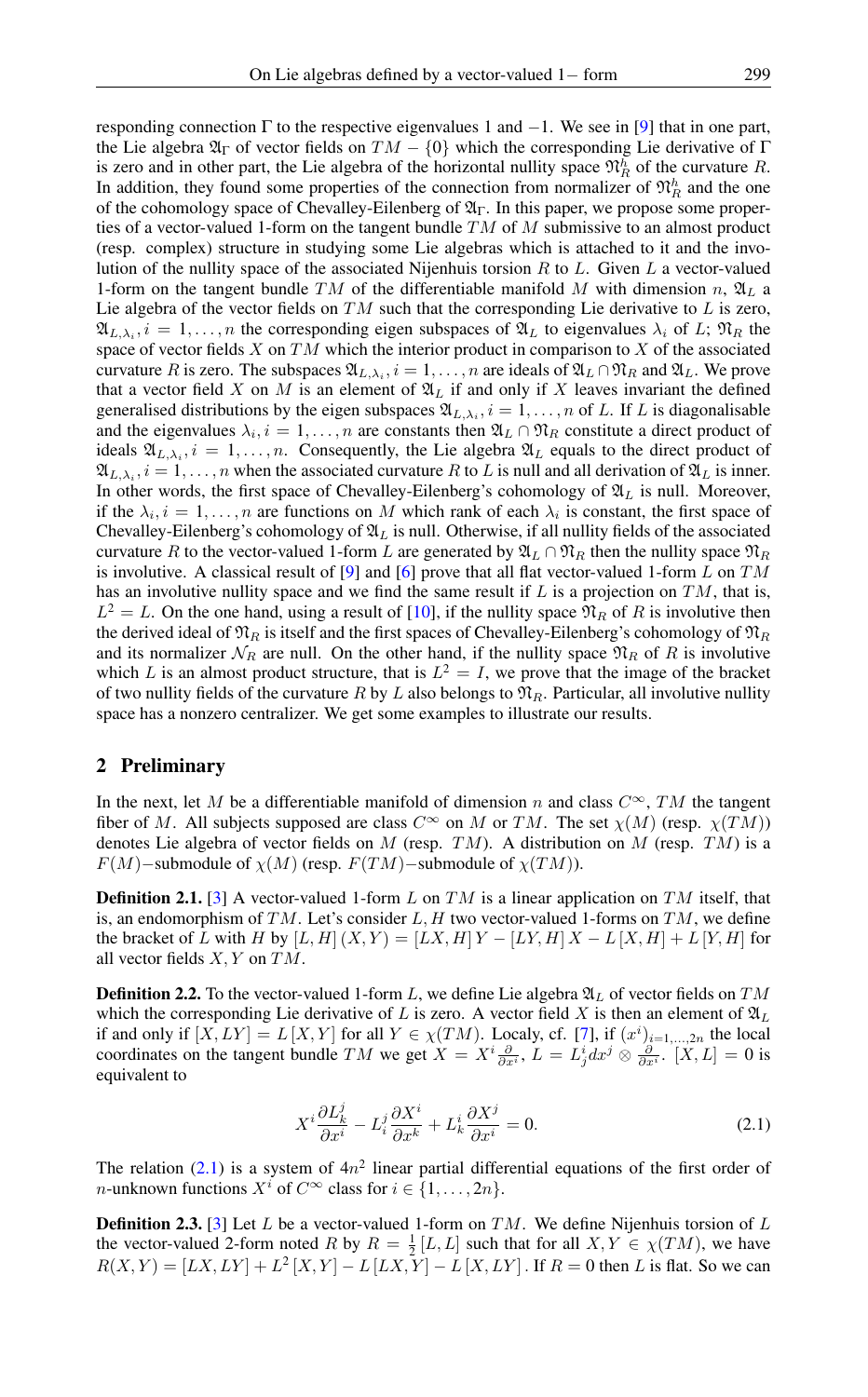define a foliation  $\mathfrak F$  with finite dimension. Let's denote by  $\mathfrak A_L^{\mathfrak F}$  the Lie algebra of infinitesimal automorphisms of the foliation  $\mathfrak{F}$ , that is,  $X \in \mathfrak{A}_{L}^{\mathfrak{F}} \Longleftrightarrow [X, \mathfrak{A}_{L}] \subset \mathfrak{A}_{L}$ . Consequentely,  $\mathfrak{A}_{L}$  is a Lie subalgebra of  $\mathfrak{A}^{\mathfrak{F}}_L$ . In local coordinates  $(x^i, y^i)$  of  $TM$ ,  $R$  is written by  $R = \frac{1}{2}R^i_{jk}dx^j \wedge dx^k \otimes$  $\frac{\partial}{\partial y^i}$  where  $R^i_{jk} = L^i_l(\frac{\partial L^l_j}{\partial x^k} - \frac{\partial L^l_k}{\partial x^j}) + L^l_j\frac{\partial L^i_k}{\partial y^l} - L^l_k$  $\frac{\partial L_j^i}{\partial y^l}$ . The nullity space of associated curvature R to L is a set  $\mathfrak{N}_R = \{X \in \chi(TM) \text{ such that } i_X R = 0\}$  where  $i_X$  denotes the interior product in comparison to a vector fields X.

**Definition 2.4.** [\[2\]](#page-8-6) Let  $\mathfrak{A}$  be a Lie algebra on manifold M. An ideal  $I \subset \mathfrak{A}$  is a submodule of  $\mathfrak{A}$ stable for all inner derivation.

**Proposition 2.5.**  $L\mathfrak{A}_L$  *is an ideal of*  $\mathfrak{A}_L$  *where*  $L\mathfrak{A}_L$  *denotes the image of*  $\mathfrak{A}_L$  *by* L. In particular, *if*  $L^2 = 0$  *then*  $L\mathfrak{A}_L$  *is a commutative ideal.* 

*Proof.* Let  $X \in \mathfrak{A}_L$ . By definition of  $\mathfrak{A}_L$ ,  $[X, L\mathfrak{A}_L] \subset L\mathfrak{A}_L$ . The nullity of the curvature R is written by  $[LX, LY] = L [LX, Y] + L [X, LY] - L^2 [X, Y] \forall X, Y$  vector fields. If  $X \in \mathfrak{A}_L$ , the above relation becomes  $[LX, LY] = L[LX, Y] \forall Y$ . So LX belongs to  $\mathfrak{A}_L$  and we get  $L\mathfrak{A}_L$ . Similarly, if  $Y \in \mathfrak{A}_L$  we have  $[LX,LY] = L[LX,Y] = L^2[X,Y]$ . Which gives us  $[L\mathfrak{A}_L, L\mathfrak{A}_L] \subset L\mathfrak{A}_L$ , that is,  $L\mathfrak{A}_L$  is stable by bracket. And if  $L^2 = 0$ ,  $[LX, LY] = 0$  for all  $X, Y \in \mathfrak{A}_L$ . Thus LX and LY are commutated.  $\Box$ 

**Proposition 2.6.** The Lie algebra  $\mathfrak{A}_L$  of L makes stable the nullity space  $\mathfrak{N}_R$  of the curvature R.

*Proof.* It's immediate. Let  $X \in \mathfrak{A}_L \Longleftrightarrow [X, L] = 0$ . According to Jacobi's identity, we have  $[X, [L, L]] = [L, [X, L]] + [L, [X, L]] = 0$  because  $[X, L] = 0$ . Then we get  $[X, R] = 0$ . In other words,  $[X, R](Y, Z) = [X, R(Y, Z)] - R([X, Y], Z) - R(Y, [X, Z]) = 0$ . So X belongs to  $\mathfrak{N}_R$ .  $\Box$ 

# 3 Some properties where  $L$  is diagonalisable

Let L be a vector-valued 1-form on TM, diagonalisable to constant eigenvalues  $\lambda_1, \ldots, \lambda_p$  where the reals  $\lambda_i$ ,  $i = 1, \ldots, p$  are assumed to be two by two distincts. At any point  $x \in M$ , the tangent space  $T_xM$  in x of M is written  $T_xM = V_{\lambda_1}(x) \oplus \cdots \oplus V_{\lambda_p}(x)$  where  $V_{\lambda_i}(x)$  denotes the corresponding vector eigenspace of  $T_xM$  to the eigenvalue  $\lambda_i$ .

**Proposition 3.1.** A vector field X on M is an element of  $\mathfrak{A}_L$  if and only if X makes invariant the *generalised distributions defined by the eigen subspaces of* L*.*

*Proof.* Let's assume  $X \in \mathfrak{A}_L$  and  $Y \in V_{\lambda_i}$ . We get  $[X, LY] = L[X, Y]$ . That implies  $L[X, Y] =$  $\lambda_i [X, Y]$  because  $[X, \lambda_i Y] = \lambda_i [X, Y]$ . In other words,  $[X, Y] \in V_{\lambda_i}$ . Then X preserves the subspaces of  $L$ , that is,  $X$  leaves invariant the generalised distributions defined by the eigen subspaces of L. Conversely, let Y be a vector field on M. At each point  $x \in M$ , Y decomposes in an unique manner on the  $V_{\lambda_i}(x)$  and we write  $Y = Y^1 + \cdots + Y^p$  where  $Y^i \in V_{\lambda_i}(x)$ ,  $i =$  $1, \ldots, p$ . Since X preserves the eigen subspaces, we get  $[X, LY] - L[X, Y] = 0$  for all  $Y \in$  $\chi(M)$ . In other words,  $X \in \mathfrak{A}_L$ .  $\Box$ 

Remark 3.2. This proposition generalizes the Proposition 4.1 of [\[9\]](#page-8-2) within the case of a connection in the sense of Grifone.

<span id="page-2-0"></span>**Proposition 3.3.** The corresponding eigen subspace  $\mathfrak{A}_{L,\lambda}$  of  $\mathfrak{A}_L$  to the constant eigenvalue  $\lambda$  of L is an ideal of  $\mathfrak{A}_L \cap \mathfrak{N}_R$  and  $\mathfrak{A}_L$ . For an other constant  $\lambda' \neq \lambda$ , we get the direct product  $\mathfrak{A}_{L,\lambda} \otimes \mathfrak{A}_{L,\lambda'}$ .

*Proof.* It's obvious that  $\mathfrak{A}_{L,\lambda}$  is a Lie algebra. For  $X \in \mathfrak{A}_{L,\lambda}$  and  $Y \in \mathfrak{A}_L$ , we have  $L[Y, X] =$  $[Y, LX] = [Y, \lambda X] = \lambda [Y, X]$ . So  $[Y, X] \in \mathfrak{A}_{L,\lambda}$ . Which proves that  $\mathfrak{A}_{L,\lambda}$  is an ideal of  $\mathfrak{A}_{L}$ . Since  $\mathfrak{A}_{L,\lambda} \in \mathfrak{A}_L \cap \mathfrak{N}_R$  and  $\mathfrak{A}_{L,\lambda} \subset \mathfrak{A}_L$  is an ideal then  $\mathfrak{A}_{L,\lambda}$  is an ideal of  $\mathfrak{A}_L \cap \mathfrak{N}_R$ . If we suppose that there is  $\lambda' \neq \lambda$ , it's immediate that  $\mathfrak{A}_{L,\lambda} \cap \mathfrak{A}_{L,\lambda'} = \{0\}$ . Let's assume two eigenvectors X and Y such that  $X \in \mathfrak{A}_{L,\lambda}$  and  $Y \in \mathfrak{A}_{L,\lambda'}$ . We can write successively that  $L[X, Y] = [LX, Y] = [X, LY] = \lambda [X, Y] = \lambda' [X, Y]$ . So  $(\lambda - \lambda') [X, Y] = 0$ . Which is only possible if  $[X, Y] = 0$ .  $\Box$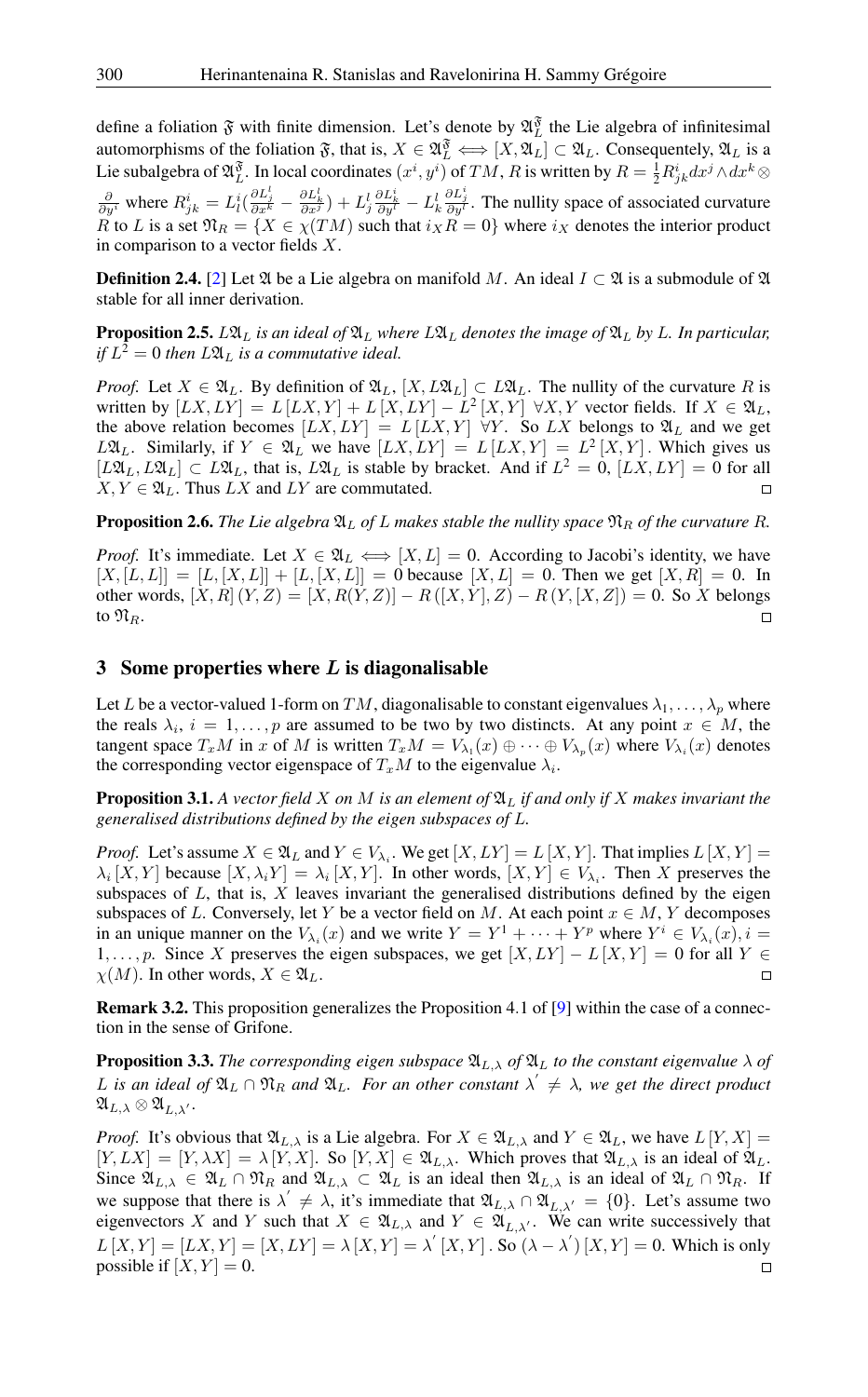Remark 3.4. The Proposition 3.10 of [\[9\]](#page-8-2) is a particular case of the Proposition [3.3.](#page-2-0)

<span id="page-3-0"></span>**Lemma 3.5.** Let V a subspace of  $\mathbb{R}$ - vector space  $W$ ;  $k_1, \ldots, k_p$  the two by two distinct reals;  $X^1, \ldots, X^p$  the vector fields of W who verify  $X^1 + \cdots + X^p \in V$  and that  $k_1X^1 + \cdots + k_pX^p \in V$ . *Then every*  $X^i$  *belongs to* V *for all*  $i \in [1, p]$ *.* 

*Proof.* It's immediate.

<span id="page-3-3"></span>**Proposition 3.6.**  $\mathfrak{A}_L \cap \mathfrak{N}_R$  is a direct product of ideals  $\mathfrak{A}_{L,\lambda_i}$ ,  $i = 1,\ldots,p$ . That is,

$$
\mathfrak{A}_L \cap \mathfrak{N}_R = \mathfrak{A}_{L,\lambda_1} \otimes \cdots \otimes \mathfrak{A}_{L,\lambda_p}.
$$

*Proof.* According to Proposition [3.3](#page-2-0) for all  $\lambda_i \neq \lambda_j$  with  $i \neq j$   $(i, j \in [1, p])$ , the direct product of ideals  $\mathfrak{A}_{L,\lambda_i}$  with  $i = 1, \ldots, p$ , is an ideal of  $\mathfrak{A}_L \cap \mathfrak{N}_R$ . Then  $\mathfrak{A}_{L,\lambda_1} \otimes \cdots \otimes \mathfrak{A}_{L,\lambda_p} \subset \mathfrak{A}_L \cap \mathfrak{N}_R$ . Since  $X \in \mathfrak{A}_L \cap \mathfrak{N}_R$  is equivalent to  $X \in \mathfrak{A}_L$  and  $LX \in \mathfrak{A}_L$ . By decomposing X on the eigen subspaces  $V_{\lambda_i}$   $(i = 1, ..., p)$ , that  $X = X^1 + \cdots + X^p$  we get  $X^1 + \cdots + X^p \in \mathfrak{A}_L$  and  $\lambda_1 X^1 + \cdots + \lambda_p X^p \in \mathfrak{A}_L$  where  $X^i \in V_{\lambda_i}$ ,  $i = 1, \ldots, p$ . According to the previous Lemma [3.5](#page-3-0) we have  $X^i \in \mathfrak{A}_L$  for  $i = 1, \ldots, p$ . Thus  $X^i \in \mathfrak{A}_{L,\lambda_i}$ ,  $i = 1, \ldots, p$  and that  $X \in \mathfrak{A}_{L,\lambda_1} \otimes \cdots \otimes \mathfrak{A}_{L,\lambda_p}$ . Hence the reverse inclusion.  $\Box$ 

<span id="page-3-5"></span>**Corollary 3.7.** *If L is flat then we get*  $\mathfrak{A}_L = \mathfrak{A}_{L,\lambda_1} \otimes \cdots \otimes \mathfrak{A}_{L,\lambda_n}$ 

*Proof.* Immediate.

**Definition 3.8.** Let  $\mathfrak{A}$  be a Lie algebra on M. We define the centralizer  $\mathfrak{C}$  of  $\mathfrak{A}$  the set of vector fields  $X \in \mathfrak{A}$  such that  $[X, Y] = 0$  for all  $Y \in \chi(M)$ .

Proposition 3.9. *We get the following assertions:*

- *(i) The centralizer of*  $\mathfrak{A}_L \cap \mathfrak{N}_R$ *(resp.*  $\mathfrak{A}_L$ *) in*  $\chi(M)$  *is the direct sum of centralizers of*  $\mathfrak{A}_L \cap$  $\mathfrak{N}_R$ (resp.  $\mathfrak{A}_L$ ) in  $\chi(M)$  contained in eigen subspaces of L.
- *(ii)* The center of  $\mathfrak{A}_L \cap \mathfrak{N}_R$  is the direct product of centers of  $\mathfrak{A}_{L,\lambda_i}$ ,  $i = 1,\ldots,p$ .
- *(iii) The center of*  $\mathfrak{A}_L$  *commutes with all projection of*  $\mathfrak{A}_L$  *on the eigen subspaces of* L.
- *Proof.* (i) Let Y be an element of the centralizer of  $\mathfrak{A}_L \cap \mathfrak{N}_R$  (resp. of  $\mathfrak{A}_L$ ) in  $\chi(M)$ . For all  $X \in \mathfrak{A}_L \cap \mathfrak{N}_R$  (resp.  $X \in \mathfrak{A}_L$ ) we have  $[Y, X] = 0$ . By decomposing Y on the eigen subspaces of L we have  $Y = Y^1 + \cdots + Y^p$ . We get

<span id="page-3-1"></span>
$$
[Y^1, X] + \dots + [Y^p, X] = 0, \text{ where } Y^i \in V_{\lambda_i}, i = 1, \dots, p. \tag{3.1}
$$

Applying  $L$  to the relation  $(3.1)$  we obtain

<span id="page-3-2"></span>
$$
L([Y1, X] + \dots + L[Yp, X]) = \lambda_1 [Y1, X] + \dots + \lambda_p [Yp, X] = 0
$$
 (3.2)

According to Lemma [3.5,](#page-3-0) two relations [\(3.1\)](#page-3-1) and [\(3.2\)](#page-3-2) give  $[Y^i, X] = 0$  (here  $V = \{0\}$ ) for all  $X \in \mathfrak{A}_L \cap \mathfrak{N}_R$  (resp.  $X \in \mathfrak{A}_L$ ) with  $i \in [1, p]$ . Hence the first assertion.

- (ii) Given  $Y^i$  an element of the center  $\mathfrak{A}_L \cap \mathfrak{N}_R$ . By definition  $Y^i$  commutes with  $\mathfrak{A}_{L,\lambda_i}$ ,  $i = 1, \ldots, p$  and an element of  $\mathfrak{A}_{L,\lambda_i}$ . For each  $j \neq i$ ,  $\mathfrak{A}_{L,\lambda_j}$  is to direct product with  $\mathfrak{A}_{L,\lambda_i}$  (according to Proposition [3.3\)](#page-2-0). Therefore  $Y^i$  commutes with  $\mathfrak{A}_{L,\lambda_j}$ ,  $j \neq i$ . Then  $Y^i$  commutes with the direct product  $\mathfrak{A}_{L,\lambda_i} \otimes \mathfrak{A}_{L,\lambda_j}$ . According to Propostion [3.6,](#page-3-3)  $Y^i$ commutes with  $\mathfrak{A}_L \cap \mathfrak{N}_R$ . In other words,  $Y^i$ ,  $i = 1, \ldots, p$ , is an element of the center of  $\mathfrak{A}_L \cap \mathfrak{N}_R$ . If Y is an element of the center of  $\mathfrak{A}_L \cap \mathfrak{N}_R$ , Y commutes with  $\mathfrak{A}_L \cap \mathfrak{N}_R$ . But,  $\mathfrak{A}_L \cap \mathfrak{N}_R$  is to direct product of  $\mathfrak{A}_{L,\lambda_i}$  for  $i=1,\ldots,p.$  The component  $Y^i$  of  $Y$  commutes with  $\mathfrak{A}_{L,\lambda_i}$ . We get the second assertion.
- (iii) Let Y be an element of the center of  $\mathfrak{A}_L$  and X the one that of  $\mathfrak{A}_L$ , we have  $[Y, X] = 0$ . In writing  $X = X^1 + \cdots + X^p$  where  $X^i \in V_{\lambda_i}$ , we obtain

<span id="page-3-4"></span>
$$
[Y, X^1] + \dots + [Y, X^p] = 0
$$
\n(3.3)

Applying L to the relation [\(3.3\)](#page-3-4) and taking into account Y is an element to  $\mathfrak{A}_L$ , we get

$$
\lambda_1 \left[ Y, X^1 \right] + \dots + \lambda_p \left[ Y, X^p \right] = 0. \tag{3.4}
$$

According to Lemma [3.5,](#page-3-0)  $[Y, X^i] = 0$  for  $i \in [1, p]$  and for all  $X \in \mathfrak{A}_L$ . The center of  $\mathfrak{A}_L$ commutes therefore with all projection  $X^i$  of  $\mathfrak{A}_L$  on the eigen subspaces of L.

 $\Box$ 

 $\Box$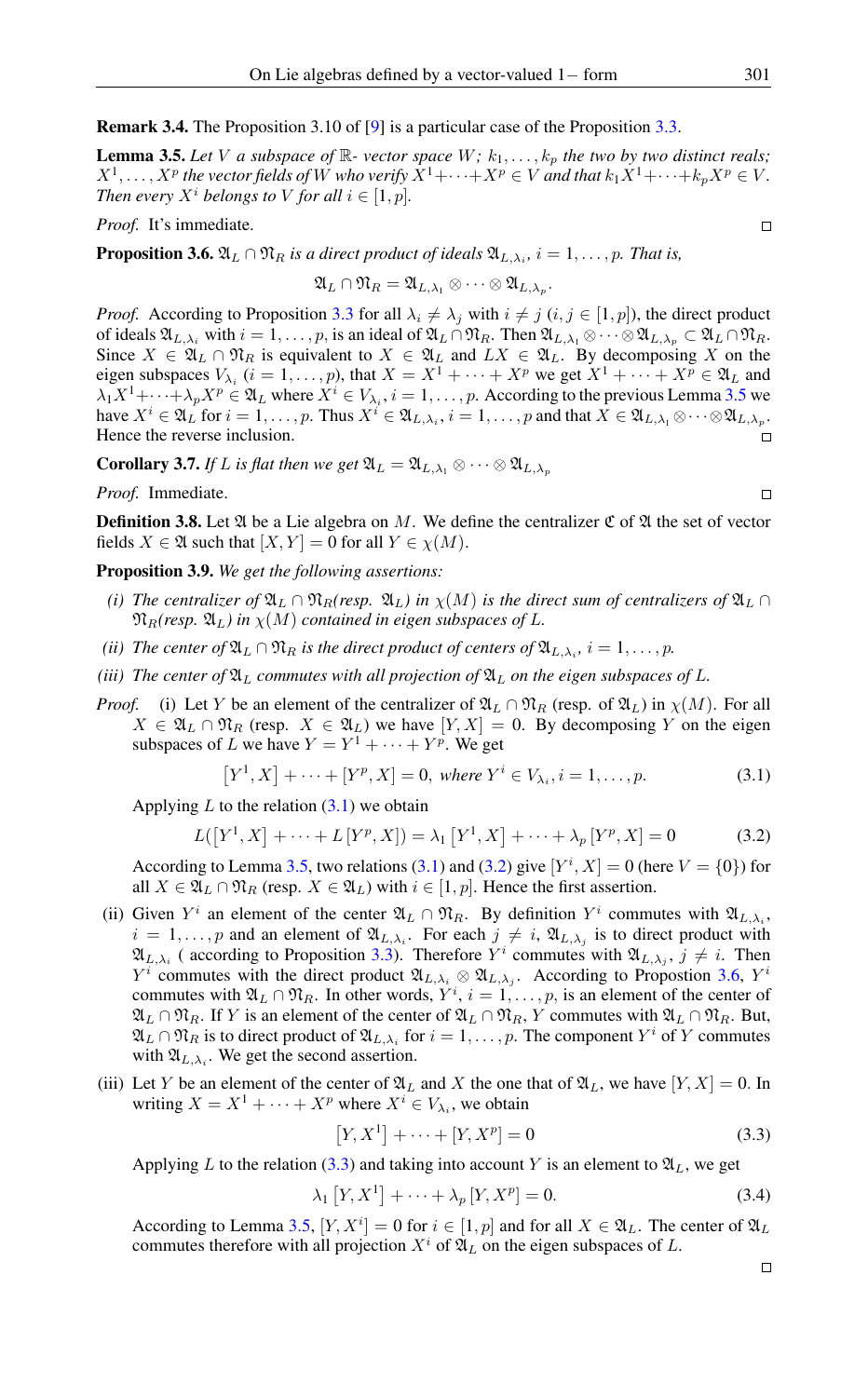**Definition 3.10.** Let  $\mathfrak A$  be a Lie algebra. We define the normalizer  $\mathcal N$  of  $\mathfrak A$  the set of vector fields  $X \in \mathfrak{A}$  such that  $[X, \mathfrak{A}] \subset \mathfrak{A}$ .

**Proposition 3.11.** We suppose  $\mathcal{N}_{L,\lambda_i}$  (resp.  $\mathcal{C}_{L,\lambda_i}$ ) the normalizer (resp. centralizer) of  $\mathfrak{A}_{L,\lambda_i}$  in  $\chi(M)$ ,  $\mathcal{N}_{L,\lambda_i}^j = \mathcal{N}_{L,\lambda_i} \cap V_{\lambda_j}$ ,  $\mathcal{C}_{L,\lambda_i}^j = \mathcal{C}_{L,\lambda_i} \cap V_{\lambda_j}$  with  $i, j \in [1, p]$ . Then we have

(i) 
$$
\mathcal{N}_{L,\lambda_i} = \mathcal{N}_{L,\lambda_i}^i + \sum_{j\neq i}^p \mathcal{C}_{L,\lambda_i}^j;
$$

(*ii*) 
$$
\bigcap_{i=1}^p \mathcal{N}_{L,\lambda_i} = \sum_{i=1}^p \mathcal{N}_{L,\lambda_i}^i \big( \bigcap_{j \neq i}^p \mathcal{C}_{L,\lambda_i}^j \big);
$$

(iii) if 
$$
\bigcap_{i=1}^p \mathcal{C}_{L,\lambda_i} = \{0\}
$$
, so we get  $\bigcap_{i=1}^p \mathcal{N}_{L,\lambda_i} = \Pi_{i=1}^p \mathcal{N}_{L,\lambda_i}^i \big(\bigcap_{j\neq i}^p \mathcal{C}_{L,\lambda_i}^j\big)$  and  $\mathfrak{A}_L = \Pi_{i=1}^p \mathfrak{A}_{L,\lambda_i}$ .

*Proof.* (i) We consider  $X^{i_0} \in \mathfrak{A}_{L,\lambda_{i_0}}$  and  $Y \in \mathcal{N}_{L,\lambda_{i_0}}$  for an  $i_0 \in [1,p]$  we obtain  $[Y, X^{i_0}] \in$  $\mathfrak{A}_{L,\lambda_{i_0}}$ . By decomposing Y on the eigen subspaces of L we have  $Y = Y^1 + \cdots + Y^p$  with  $Y^i \in V_{k_i}, i = 1, \ldots, p$ . We get

<span id="page-4-0"></span>
$$
[Y^1, X^{i_0}] + \cdots + [Y^p, X^{i_0}] \in \mathfrak{A}_{L, \lambda_{i_0}}.
$$
 (3.5)

Applying  $L$  to the relation  $(3.5)$ , we have

<span id="page-4-1"></span>
$$
\lambda_1 \left[ Y^1, X^{i_0} \right] + \dots + \lambda_p \left[ Y^p, X^{i_0} \right] \in \mathfrak{A}_{L, \lambda_{i_0}}.
$$
 (3.6)

According to Lemma [3.5,](#page-3-0)  $[Y^j, X^{i_0}] \in \mathfrak{A}_{L,\lambda_{i_0}}$  for  $i \in [1, p]$  and for an  $i_0 \in [1, p]$ . In other words, the component of Y belongs to  $\mathcal{N}_{L,\lambda_{i_0}}$ . Since the components of Y are elements of  $V_{\lambda_i}$ ,  $i = 1, \ldots, p$  then they belong to  $\mathcal{N}_{L, \lambda_{i_0}}^{i_0}$  as well as Y. The relation [\(3.6\)](#page-4-1) is the image of [\(3.5\)](#page-4-0). Taking into account that  $X^{i_0} \in \mathfrak{A}_L$ , we get  $L\left[ Y^1, X^{i_0} \right] + \cdots + L\left[ Y^p, X^{i_0} \right] =$  $\lambda_{i_0}\left(\left[Y^1,X^{i_0}\right]+\cdots+\left[Y^p,X^{i_0}\right]\right)$ . So we have equality  $\lambda_1\left[Y^1,X^{i_0}\right]+\cdots+\lambda_p\left[Y^p,X^{i_0}\right]=$  $\lambda_{i_0}([Y^1, X^{i_0}] + \cdots +$ 

 $+ [Y^{p}, X^{i_0}]$  for  $i \neq i_0$ . We derive the following equation

<span id="page-4-2"></span>
$$
\sum_{i \neq i_0}^{p} (\lambda_i - \lambda_{i_0}) \left[ Y^i, X^{i_0} \right] = 0.
$$
 (3.7)

Applying  $L$  back to the relation  $(3.7)$ , we have

$$
\sum_{i \neq i_0}^{p} (k_i - k_{i_0}) L\left[Y^i, X^{i_0}\right] = 0 = \sum_{i \neq i_0}^{p} (k_i - k_{i_0}) k_i\left[Y^i, X^{i_0}\right].
$$
\n(3.8)

Thus

<span id="page-4-3"></span>
$$
\sum_{i \neq i_0}^p \lambda_i (\lambda_i - \lambda_{i_0}) \left[ Y^i, X^{i_0} \right] = 0. \tag{3.9}
$$

According to Lemma [3.5,](#page-3-0) the relations [\(3.7\)](#page-4-2) and [\(3.9\)](#page-4-3) give  $(k_i - k_{i_0}) [Y^i, X^{i_0}] = 0$  for all  $i \neq i_0$ . For  $i \neq i_0$ ,  $[Y^i, X^{i_0}] = 0$ . The components  $Y^i, i \neq i_0$ , of Y, belong to  $\mathcal{C}_{L,\lambda_{i_0}}$ . Since  $Y^i \in V_{\lambda_i}$ ,  $i = 1, \ldots, p$ , so we have  $Y^i \in C_{L,\lambda_{i_0}}^i$ ,  $i \neq i_0$ . Hence  $Y \in \mathcal{N}_{L,\lambda_{i_0}}^{i_0} + \sum_{i \neq i_0}^p \mathcal{C}_{L,\lambda_{i_0}}^i$ . Reverse inclusion is obvious.

- (ii) This is an immediate consequence of the first assertion.
- (iii) We suppose that  $\bigcap_{i=1}^p \mathcal{C}_{L,\lambda_i} = 0$ . We consider  $Y^i \in \mathcal{N}_{L,\lambda_i}^i(\bigcap_{j \neq i}^p \mathcal{C}_{L,\lambda_i}^j)$  and  $Y^1 \in \mathcal{N}_{L,\lambda_1}^1(\bigcap_{j=1}^p \mathcal{C}_{L,\lambda_1}^j)$  with  $i \neq 1$ . According to Jacobi's identity, we have

<span id="page-4-4"></span>
$$
\left[\left[Y^{i}, Y^{1}\right], X^{i_{0}}\right] = \left[\left[X^{i_{0}}, Y^{1}\right], Y^{i}\right] + \left[\left[Y^{i}, X^{i_{0}}\right], Y^{1}\right].
$$
\n(3.10)

Taking into account that  $i \neq 1$ , two terms of second member of the equality [\(3.10\)](#page-4-4) are nulls. So  $[Y^i, Y^1] \in C_{L,\lambda_{i_0}}$  for  $i_0 \in [1, p]$  and thus  $[Y^i, Y^1] \in \bigcap_{i_0=1}^p C_{L,\lambda_{i_0}}$ . If  $\bigcap_{i_0=1}^p C_{L,\lambda_{i_0}} =$  $\{0\}$ , we have  $[Y^i, Y^1] = 0$  for  $i \neq 1$ . In other words we get the direct product of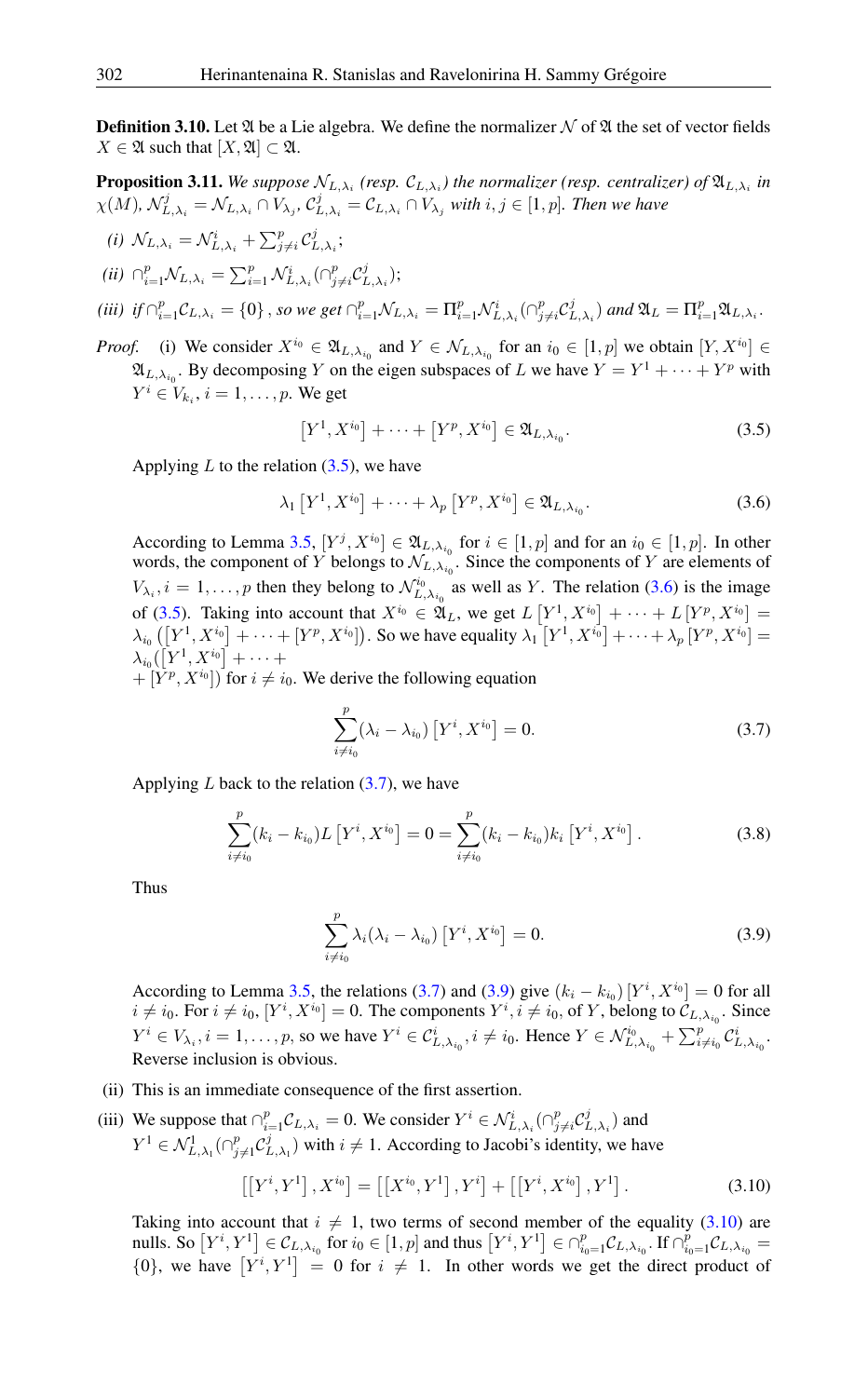$\mathcal{N}_{L,\lambda_i}^i(\bigcap_{j\neq i}^p \mathcal{C}_{L,\lambda_i}^j)$  with  $\mathcal{N}_{L,\lambda_1}^1(\bigcap_{j\neq 1}^p \mathcal{C}_{L,\lambda_1}^j)$ . We suppose  $Y^i, Z^i \in \mathcal{N}_{L,\lambda_i}^i(\bigcap_{j\neq i}^p \mathcal{C}_{L,\lambda_i}^j)$ , we have  $[Y^i, Z^i] \in \mathcal{N}_{L,\lambda_i}^i(\bigcap_{j \neq i}^p \mathcal{C}_{L,\lambda_i}^j)$ . And  $[Y^i, Z^i]$  also belongs to the eigen subspace  $V_{\lambda_i}$ . Hence the result  $\bigcap_{i=1}^p \mathcal{N}_{L,\lambda_i} = \Pi_{i=1}^p \mathcal{N}_{L,\lambda_i}^i(\bigcap_{j\neq i}^p \mathcal{C}_{L,\lambda_i}^j)$ . Finally, it's obvious that  $\mathfrak{A}_L \subset$  $\bigcap_{i=1}^p \mathcal{N}_{L,\lambda_i}$ . By definition,  $\mathfrak{A}_{L,\lambda_i} = \mathfrak{A}_L \cap V_{\lambda_i}$ . By the expression of  $\bigcap_{i=1}^p \mathcal{N}_{L,\lambda_i}$ , that is,  $\bigcap_{i=1}^p \mathcal{N}_{L,\lambda_i} = \Pi_{i=1}^p \mathcal{N}_{L,\lambda_i}^i(\bigcap_{j\neq i}^p \mathcal{C}_{L,\lambda_i}^j)$  and  $\mathfrak{A}_L \subset \bigcap_{i=1}^p \mathcal{N}_{L,\lambda_i}$ . We obtain  $\mathfrak{A}_L \subset \Pi_{i=1}^p \mathfrak{A}_{L,\lambda_i}$ . Hence  $\mathfrak{A}_L = \Pi_{i=1}^p \mathfrak{A}_{L,\lambda_i}$ .

**Theorem 3.12.** If L is flat, diagonalizable, with constant eigenvalues  $\lambda_i$ ,  $i = 1, \ldots, p$  such that *the multiplicity order of*  $\lambda_i$  *was constant. Then*  $\mathfrak{A}_L = \mathfrak{A}_{L,\lambda_1} \otimes \cdots \otimes \mathfrak{A}_{L,\lambda_n}$  *and all derivation of*  $\mathfrak{A}_L$  *is inner. So the first space of Chevalley-Eilenberg's cohomology*  $\mathfrak{A}_L$  *is null.* 

*Proof.* If L is flat, we have  $\mathfrak{A}_L = \mathfrak{A}_{L,\lambda_1} \otimes \cdots \otimes \mathfrak{A}_{L,\lambda_p}$  according to Corollary [3.7.](#page-3-5) Then every  $\mathfrak{A}_{L,\lambda_i}$ ,  $i = 1, \ldots, p$ , is a characteristic ideal of  $\mathfrak{A}_L$ . In other words, the  $\mathfrak{A}_{L,\lambda_i}$ ,  $i = 1, \ldots, p$ , are the submodules of  $\mathfrak{A}_L$  stables for all derivation of  $\mathfrak{A}_L$ .

Let X be an eigenfield of L associated to the eigenvalue  $\lambda_i$ ,  $i = 1 \dots p$ , on M such that  $X = 0$ on a domain U of the adapted chart to the foliation. We denote D the derivation of  $\mathfrak{A}_{L,\lambda_i}$ ,  $i =$  $1, \ldots, p$ . *D* is a local derivation on the adapted chart of domain U to the foliation, that is,  $D(X) = 0$  on U. We say that  $\mathfrak{A}_{L,\lambda_i}$  is a characteristic ideal of  $\mathfrak{A}_L$ . There is  $Z \in \mathfrak{A}_{L,\lambda_i}$  such that  $D_{\vert_{\mathfrak{A}_{L,\lambda_i}}}(X) = [Z, X]$  for all  $X \in \mathfrak{A}_{L,\lambda_i}$ . Let's consider  $Y \in \mathfrak{A}_L$  we have  $D[X, Y] =$  $[D(X), Y] + [X, D(Y)]$ . Since  $[X, Y] \in \mathfrak{A}_{L, \lambda_i}$  and  $D_{|\mathfrak{A}_{L, \lambda_i}}$  is a derivation of  $\mathfrak{A}_{L, \lambda_i}$  then we get  $D[X,Y] = D_{\vert \alpha_{L,\lambda_i}}[X,Y] = [Z,[X,Y]]$ . The field X belongs to  $\mathfrak{A}_{L,\lambda_i}$  so we obtain  $D(X) = D_{|_{\mathfrak{A}_{L,\lambda_i}}} (X) = [Z,X]$ . And  $[Z,[X,Y]] = [[Z,X],Y] + [X,D(Y)]$ , that is

<span id="page-5-0"></span>
$$
[Z, [X, Y]] + [Y, [Z, X]] = -[D(Y), X]
$$
\n(3.11)

But according to Jacobi's identity, we have

<span id="page-5-1"></span>
$$
[Z, [X, Y]] + [Y, [Z, X]] = [[Y, Z], X].
$$
\n(3.12)

The relations [\(3.11\)](#page-5-0) and [\(3.12\)](#page-5-1) give  $-[D(Y), X] = [[Y, Z], X]$ , which is equivalent to  $[D(Y), X] + [[Y, Z], X] = 0$ . We get  $[D(Y) - [Z, Y], X] = 0$  for  $X \in \mathfrak{A}_{L, \lambda_i}$ . But the bracket is distributive with respect to + then  $D(Y) - [Z, Y] \in C_{L,\lambda_i}, i = 1, \dots, p$ . Which gives  $D(Y)$  –  $[Z, Y] \in \bigcap_{i=1}^p \mathcal{C}_{L,\lambda_i}$  (and here  $\bigcap_{i=1}^p \mathcal{C}_{L,\lambda_i} = \{0\}$ ). So,  $D(Y) = [Z, Y]$  for all  $Y \in \mathfrak{A}_L$ , that is,  $D$  is inner. Consequentely, all derivation of  $\mathfrak{A}_L$  is inner. In other words, its first space of Chevalley-Eilenberg's cohomology is null.

The nullity space  $\mathfrak{N}_R$  of the curvature R is a distribution of TM. In general, this space  $\mathfrak{N}_R$ is not involutive.

#### 4 On involution of the nullity space  $\mathfrak{N}_R$  of the associated curvature R to L

#### 4.1 Case where  $L$  assumes an almost product structure

In the next, we suppose that  $L$  defines an almost product structure on the tangent bundle  $TM$  of M, that is,  $L^2 = I$ .

**Definition 4.1.** [\[1\]](#page-8-1) A distribution  $\Omega$  is said involutive if  $[\Omega, \Omega] \subset \Omega$ . In other words, for all  $X, Y \in \Omega$  we have  $[X, Y] \in \Omega$ .

<span id="page-5-2"></span>**Proposition 4.2.** *If all elements of the nullity space*  $\mathfrak{N}_R$  *are generated by the elements of*  $\mathfrak{A}_L \cap \mathfrak{N}_R$ *then*  $\mathfrak{N}_R$  *is involutive.* 

*Proof.* Let X, Y be the nullity fields generated by  $\mathfrak{A}_L \cap \mathfrak{N}_R$ . For  $X, Y \in \mathfrak{N}_R$ , we get  $R(X, Z) =$  $0 = R(Y, Z)$  for all  $Z \in \chi(TM)$ . If  $X \in \mathfrak{A}_L \Leftrightarrow [X, L] = 0$ ; which implies that  $[X, R] = 0$ . Similarly for  $Y \in \mathfrak{A}_L \Leftrightarrow [Y, L] = 0$  implies that  $[Y, R] = 0$ . And for all  $Z \in \chi(TM)$ , we obtain  $[X, R](Y, Z) = 0 = [X, R(Y, Z)] - R([X, Y], Z) - R(Y, [X, Z])$ . Therefore  $R([X, Y], Z) = 0$ . In other words  $[X, Y] \in \mathfrak{N}_R$ . In a similar way, we have  $[Y, R] = 0$ .  $\Box$ 

 $\Box$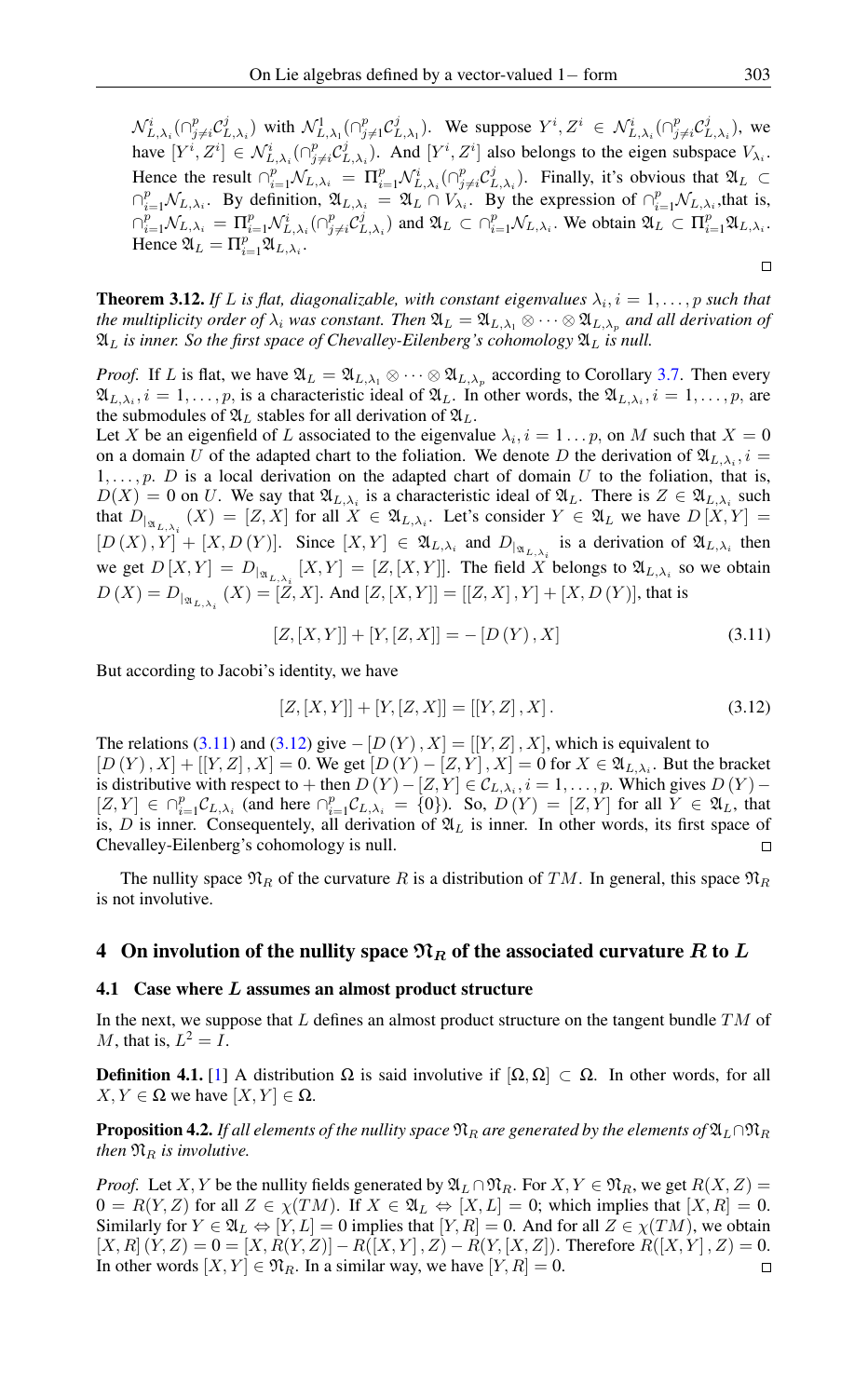**Remark 4.3.** The Proposition 3.2 of [\[9\]](#page-8-2) is obtained by Proposition [4.2](#page-5-2) in the case where L is a connection in the sense of Grifone.

**Proposition 4.4.** *If* L *is flat then the nullity space*  $\mathfrak{N}_R$  *of the associated curvature* R *to* L *is involutive.*

*Proof.* This result is classic.

**Definition 4.5.** A vector-valued 1-form L of TM is a projection if  $L^2 = L$ .

**Theorem 4.6.** If L is a projection of TM then the nullity space  $\mathfrak{N}_R$  of the associated curvature R *to* L *is involutive.*

*Proof.* Let's consider  $X, Y \in \mathfrak{N}_R$  and for  $Z \in \chi(TM)$ . By decomposition,  $R([X, Y], Z) = [L[X, Y], LZ] + L[[X, Y], Z] - L[L[X, Y], LZ] - L[[X, Y], Z] = [L[X, Y], LZ] + L[X, Y], Z]$  $L\left[[X,Y],Z\right]-L\left[[X,Y],L\right].Z-L\left[[X,Y],Z\right]-L\left[L[X,Y],Z\right]=\left[L[X,Y],LZ\right]-L\left[[X,Y],L\right].Z-1$  $L[L[X, Y], Z] = [L[X, Y], LZ] - L[[X, Y], L]$  .  $Z - [L[X, Y], LZ] + L[[X, Y], L]$  .  $Z = 0$ . In other words,  $[X, Y] \in \mathfrak{N}_R$ .  $\Box$ 

**Corollary 4.7.** *If L is a projection on*  $TM$ ,  $\mathfrak{A}_L \cap \mathfrak{N}_R$  *defines a Lie algebra on* M.

*Proof.* Immediate.

**Definition 4.8.** Every R of L, we associate a vector-valued 2-form  $\Re$  defined by  $\Re(X, Y) =$  $L^2R(X,Y) + R(LX,LY) - LR(LX,Y) - LR(X,LY)$  for all  $X,Y \in \chi(M)$ .

**Remark 4.9.** We notice that if  $L^2 = I$  then by simple calculation we have  $R = \frac{1}{4}\mathfrak{R}$ . Similarly, for  $L^2 = -I$ , we find  $R = -\frac{1}{4}\Re$ . Finally, the nullity space  $\Re_R$  of the curvature R is the subspace of the one of curvature R.

**Proposition 4.10.** If the nullity space  $\mathfrak{N}_R$  of the associated curvature R to L is involutive, the *nullity space* N<sup>R</sup> *of the curvature* R *is also.*

*Proof.* We just use the above relation.

<span id="page-6-0"></span>**Theorem 4.11.** Let  $\mathcal{N}_R$  be the normalizer of  $\mathfrak{N}_R$ . If  $\mathfrak{N}_R$  is involutive then it coincides with  $\mathcal{N}_R$ .

*Proof.* It's obvious that  $\mathfrak{N}_R \subset \mathcal{N}_R$ . It remains to prove the reverse inclusion. We consider  $X \in \mathcal{N}_R$ , we have  $[X, \mathfrak{N}_R] \subset \mathfrak{N}_R$ . That is,  $[X, Y] \subset \mathfrak{N}_R$  for all  $Y \in \mathfrak{N}_R$ . Since  $\mathfrak{N}_R$  is involutive then  $X \in \mathfrak{N}_R$ . Thus  $\mathcal{N}_R \subset \mathfrak{N}_R$ .  $\Box$ 

**Definition 4.12.** [\[8\]](#page-8-7) We call first space of Chevalley-Eilenberg cohomology of  $\mathfrak A$  the quotient vector space  $H^1(\mathfrak{A}) = Der(\mathfrak{A})/_{ad\mathfrak{A}}$  where  $Der(\mathfrak{A})$  (resp. ad $\mathfrak{A}$ ) is Lie algebra of derivations (resp. inner derivations) of A.

<span id="page-6-1"></span>**Theorem 4.13.** If the nullity space  $\mathfrak{N}_R$  is involutive, and if we denote by  $\mathcal{N}_R$  its normalizer in  $\chi(TM\backslash\{0\})$  *then* 

- *The derivative ideal of*  $\mathfrak{N}_R$  *coincides with*  $\mathfrak{N}_R$ *,*
- *The first space of Chevalley-Eilenberg cohomology respectively of*  $\mathfrak{N}_R$  *and*  $\mathfrak{N}_R$  *are reduced to zero.*

*Proof.* The first assertion results by the Theorem [4.11.](#page-6-0) For the second assertion, if  $\mathfrak{N}_R$  is involutive then it is a Lie algebra on  $\chi(M)$ .

According to Theorem 2.32 de [\[10\]](#page-9-1), we obtain that the first space of Chevalley-Eilenberg cohomology of  $\mathfrak{N}_R$  is isomorphic to the quotient space  $\mathcal{N}_R/\mathfrak{N}_R$ . From hypothesis, the spaces  $\mathcal{N}_R$  and  $\mathfrak{N}_R$  coincide. The first space of Chevalley-Eilenberg cohomology of  $\mathfrak{N}_R$  is therefore reduced to zero. П

**Corollary 4.14.** If the nullity space  $\mathfrak{N}_R$  of the associated curvature R to L is involutive then the *first space of Chevalley-Eilenberg cohomology of*  $\mathfrak{A}_L \cap \mathfrak{N}_R$  *is null.* 

$$
\Box
$$

 $\Box$ 

 $\Box$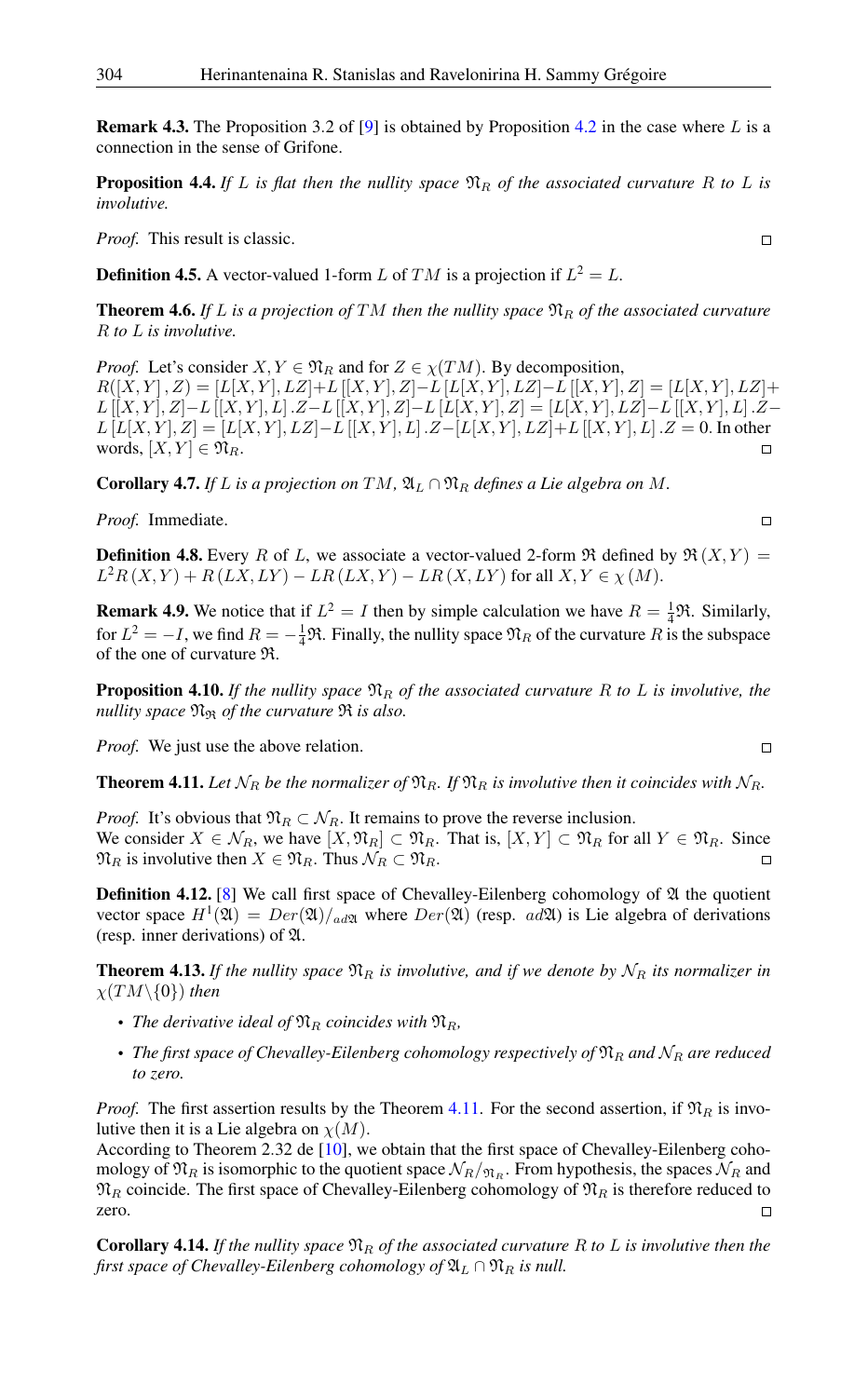**Theorem 4.15.** Any vectors fields  $X, Y \in \mathfrak{A}_L \cap \mathfrak{N}_R$  if and only if  $R([X, Y], Z) = 0$  for all  $Z \in \chi(TM)$ .

*Proof.* We consider  $X, Y \in \mathfrak{A}_L \cap \mathfrak{N}_R$ , that is,  $LX, LY \in \mathfrak{A}_L$ . According to the expression of R in the almost product structure, we get  $R([X, Y], Z) = 0$  for all  $Z \in \chi(M)$ . Conversely, we suppose that  $R([X, Y], Z) = 0$ , that is,  $[X, Y] \in \mathfrak{N}_R$ . It remains to prove that  $[X, Y] \in \mathfrak{A}_L$ . By absurd, supposing that  $[X, Y] \notin \mathfrak{A}_L$  and by definition  $L[[X, Y], Z] \neq [[X, Y], LZ]$  then  $R([X, Y], Z) \neq 0$ , which contradicts to the hypothesis. Necessarily,  $[X, Y] \in \mathfrak{A}_L$ .

<span id="page-7-3"></span>**Theorem 4.16.** Let  $\mathfrak{C}_R$  be the centralizer of the nullity space  $\mathfrak{N}_R$  of R. If the nullity space  $\mathfrak{N}_R$  is *involutive then its centralizer*  $\mathfrak{C}_R$  *is not null.* 

*Proof.* Let X be a vector field on M such that  $[X, \chi(M)] \equiv \{0\}$ . Since  $\mathfrak{N}_R$  is involutive then  $[\mathfrak{N}_R, \mathfrak{N}_R] \equiv \mathfrak{N}_R$  (by adapting theorem [4.13\)](#page-6-1). We obtain  $[X, \chi(M)] \subset [\mathfrak{N}_R, \mathfrak{N}_R] \equiv \mathfrak{N}_R$ . A nullity field allows us to have  $X \neq 0$  because  $X \in \mathfrak{N}_R$ . Hence the result.

**Example 4.17.** Let  $M = \mathbb{R}^3$  be a manifold of local coordinates  $(x^i, y^i)_{i=1,\dots,3}$  on the tangent bundle  $T\mathbb{R}^3$ , L the following vector-valued 1-form:  $L_2^1 = x^1$ ,  $L_3^2 = x^1x^2$  and  $L_j^i = 0$  otherwise. So, L is written by  $L = x^1 dx^2 \otimes \frac{\partial}{\partial x^1} + x^1 x^2 dx^3 \otimes \frac{\partial}{\partial x^2}$ . A vector field  $X = X^i \frac{\partial}{\partial x^i}$  belongs to  $\mathfrak{A}_L$ if and only if X can be written under form  $X = \frac{1}{x^1} \frac{\partial}{\partial x^1} + \left(\frac{x^2}{x^1} + P(x^2, x^3)\right) \frac{\partial}{\partial x^2} + k \frac{\partial}{\partial x^3} + Y^i \frac{\partial}{\partial y^i}$ where k is a constant. The components of associated curvature R to L are:  $R_{12}^1 = -1$  $-R_{21}^1$ ,  $R_{13}^1 = -x^1x^2 = -R_{31}^1$ ;  $R_{23}^1 = -x^2 = -R_{32}^1$  and; other are null. The nullity space  $\mathfrak{N}_R$  of R can to define as follow  $\mathfrak{N}_R = \{(x^1)^2 P(x^i) \frac{\partial}{\partial x^1} + x^1 x^2 Q(x^i) \frac{\partial}{\partial x^2} + Z(x^i) \frac{\partial}{\partial x^3} + Y^i \frac{\partial}{\partial y^i}, i =$ 1,..., 3}. We obtain  $\mathfrak{A}_L \cap \mathfrak{N}_R = \{ (x^1)^2 P^1 (x^i, i \neq 3) \frac{\partial}{\partial x^1} + x^1 x^2 Q^2 (x^i) \frac{\partial}{\partial x^2} + x^1 x^2 Z^3 (x^i) \frac{\partial}{\partial x^3} +$  $Y^i \frac{\partial}{\partial y^i}$ ,  $i = 1, ..., 3$ , that is a generator of the nullity space. The space  $\mathfrak{N}_R$  is thus involutive.

<span id="page-7-0"></span>**Example 4.18.** Let  $M = \mathbb{R}^3$  be a manifold;  $(x^i, y^i)_{i=1...3}$  the local coordinates of tangent fiber  $T\mathbb{R}^3$ . We define L by:  $L_3^3 = 1, L_2^1 = e^{x^1y^1}, L_1^2 = e^{-x^1y^1}$  and that  $L_j^i = 0$  otherwise. And the associated curvature R to L is null. In other words, L is flat. Thus  $\mathfrak{N}_R = \chi(\mathbb{R}^3)$ . Hence  $\mathfrak{N}_R$  is then involutive.

**Example 4.19.** Case where  $M = \mathbb{R}^3$ , let  $(x^i, y^i)_{i=1,\dots,3}$  be local coordinates of  $T\mathbb{R}^3$ . We define L by:  $L_1^1 = 1, L_1^2 = x^1y^2$  and  $L_j^i = 0$  otherwise. We have  $L^2 = L$ . All components of the associated curvature R to L are nulls, that is  $R = 0$ . Then  $\mathfrak{N}_R = \chi(\mathbb{R}^3)$ . Thus  $\mathfrak{N}_R$  is involutive.

**Example 4.20.** We assume  $M = \mathbb{R}^2$ ;  $(x^i, y^j)_{i,j=1,2}$  the local coordinates of the tangent space  $T\mathbb{R}^2$ . The components of L are:  $L_2^1 = e^{x^2}$ ,  $L_1^2 = e^{-x^2}$  and others are null. We have  $L^2 = L_1^2$ and the coefficients of the associated curvature R to L are null. In other words,  $R = 0$  and  $\mathfrak{N}_R = \chi(\mathbb{R}^2)$  which is involutive. Thus its normalizer is generated by vector fields  $x^k \frac{\partial}{\partial x^i}$  and the  $\frac{\partial}{\partial x^i} + Y^i(x^l, y^m) \frac{\partial}{\partial y^j}, i, j, k, l, m = 1, 2.$ 

**Example 4.21.** We take the previous example [4.18](#page-7-0) in the case of  $M = \mathbb{R}^3$  by considering  $(x, y, z, u, v, w)$  the local coordinates of the tangent bundle  $T\mathbb{R}^3$ . We get  $L^2 = I$  and the nullity space  $\mathfrak{N}_R$  of the associated curvature R to L equals to  $\chi(M)$ . Consider  $\mathfrak{N}_R = \{X(x, y, z) \frac{\partial}{\partial x} + \chi(X, y, z) \frac{\partial}{\partial y} + \chi(X, y, z) \frac{\partial}{\partial z} + \chi(X, y, z) \frac{\partial}{\partial z} + \chi(X, y, z) \frac{\partial}{\partial z} + \chi(X, y, z) \frac{\partial}{\partial z} + \chi(X, y, z) \frac{\partial}{\partial z} + \chi(X, y$  $Y(x, y, z) \frac{\partial}{\partial y} + Z(x, y, z) \frac{\partial}{\partial z}$ . Thus the centralizer  $\mathfrak{C}_R$  of  $\mathfrak{N}_R$  is generated by vector fields  $\frac{\partial}{\partial x}$ ,  $\frac{\partial}{\partial y}$ ,  $\frac{\partial}{\partial z}$  and  $\frac{\partial}{\partial u}, \frac{\partial}{\partial v}, \frac{\partial}{\partial w}$ .

#### 4.2 Case where  $L$  defines an almost complex structure

In the next, we suppose that  $L$  defines an almost complex structure on the tangent bundle  $TM$  of M, that is,  $L^2 = -I$ .

<span id="page-7-1"></span>Proposition 4.22. *[\[1\]](#page-8-1) A vector field* X *is an infinitesimal automorphism of* L *if and only if we have*  $[X, L] = 0$ *.* 

<span id="page-7-2"></span>Proposition 4.23. *If there is a subset of infinitesimal automorphism fields of* L *generating the nullity space*  $\mathfrak{N}_R$  *of the curvature* R *then the space*  $\mathfrak{N}_R$  *is involutive.*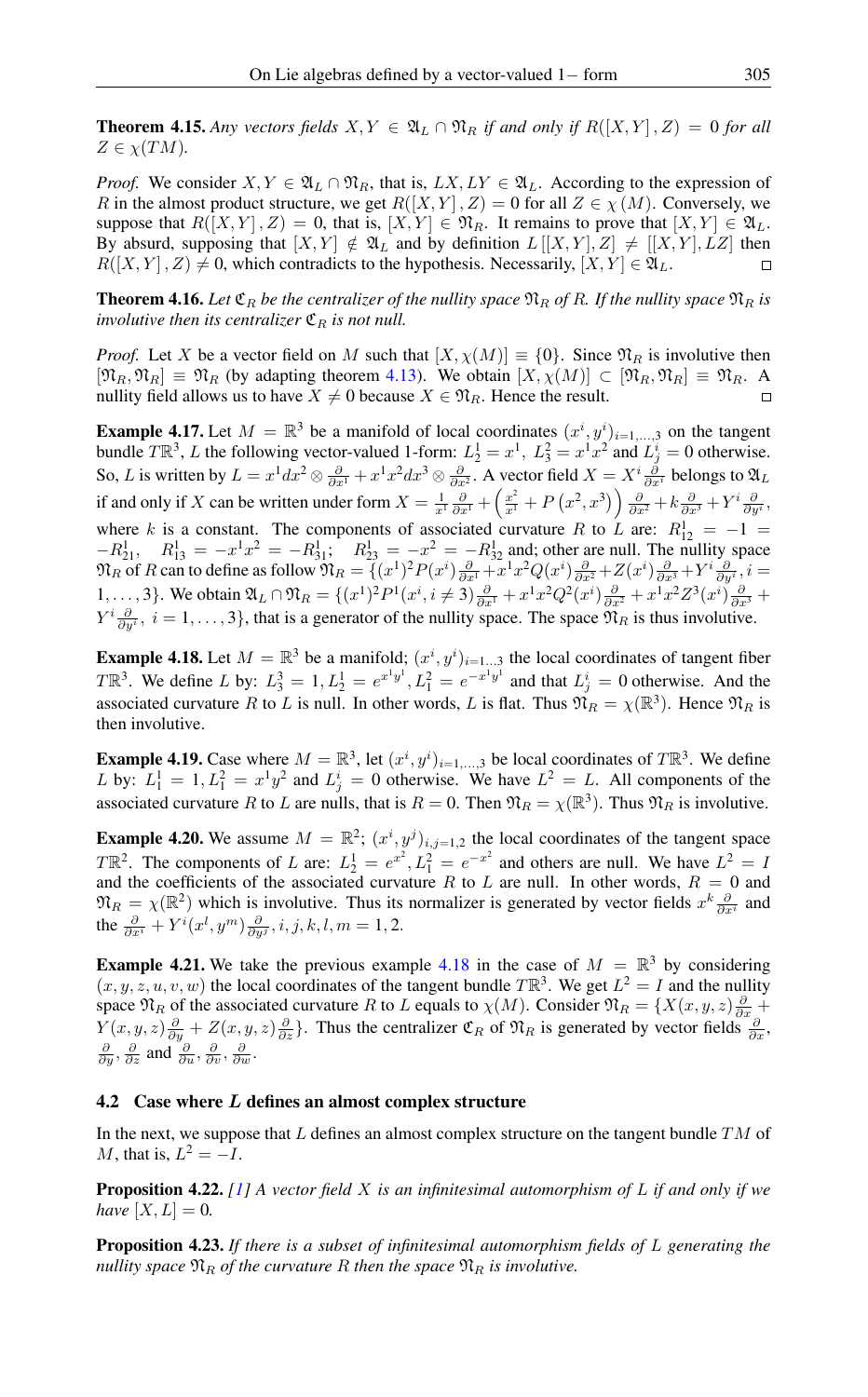*Proof.* Let's consider X, Y two nullity fields of curvature R, we have  $R(X, Z) = 0 = R(Y, Z)$ for all  $Z \in \chi(M)$ . According to expression of R, taking into account that fields X and Y are infinitesimal automorphisms of L and the Proposition [4.22,](#page-7-1) we obtain  $R([X, Y], Z) =$  $[L[X, Y], LZ] - [[X, Y], Z] - L[[X, Y], LZ] - L[L[X, Y], Z] = 0$  for all  $Z \in \chi(M)$ . Thus the bracket  $[X, Y]$  belongs to the space  $\mathfrak{N}_R$ . Hence the result.

Remark 4.24. The Proposition 3.2 of [\[9\]](#page-8-2) is a particular case of the previous Proposition in the case of L is a connection of Grifone.

**Proposition 4.25.** If the nullity space  $\mathfrak{N}_R$  is generated by infinitesimal automorphism fields then

- $[\mathfrak{N}_R, \mathfrak{A}_L] \subset \mathfrak{A}_L$
- $\mathfrak{N}_R$  *is a Lie algebra of the nullity fields of R.*
- *Proof.* We consider  $X \in \mathfrak{N}_R$  and  $Y \in \mathfrak{A}_L$ , we get  $[[X, Y], L] = -[[Y, L], X] + [[X, L], Z]$ according to Jacobi's identity. So we have  $[[X, Y], L] = [[X, L], Z] = 0$  because X is an infinitesimal automorphism nullity field of L. Thus  $[X, Y] \subset \mathfrak{A}_L$ .
	- Since all nullity fields are infinitesimal automorphism nullity fields then  $\mathfrak{N}_R$  is involutive, that is,  $[X, Y] \in \mathfrak{N}_R$  for  $X, Y \in \mathfrak{N}_R$ .

 $\Box$ 

**Remark 4.26.** This Proposition contains a result of [\[9\]](#page-8-2) in the case where  $L$  is a connection within the sense of Grifone that has an almost product structure while its Lie algebra is generated by projectable fields.

**Proposition 4.27.** We denote by  $\mathfrak{A}^{\mathfrak{F}}_L$  the set of infinitesimal automorphism fields of L on TM. *The nullity space*  $\mathfrak{N}_R$  *is involutive if and only if*  $\mathfrak{N}_R = \mathfrak{A}_L^{\mathfrak{F}} \cap \chi(TM)$ *.* 

*Proof.* If  $\mathfrak{N}_R$  is involutive then all nullity fields are generated by elements of  $\mathfrak{A}_L^{\mathfrak{F}}$  according to Proposition [4.23.](#page-7-2) Thus  $\mathfrak{N}_R \subset \mathfrak{A}_L^{\mathfrak{F}}$ . Hence the inclusion  $\mathfrak{N}_R \subset \chi(TM) \cap \mathfrak{A}_L^{\mathfrak{F}}$ . We consider  $X \in \mathfrak{A}^{\mathfrak{F}}_L \cap \chi(TM)$  then this vector field X verifies  $[X, L] = 0$  and for all Y vectors field of TM, we have  $R(X, Y) = 0$ . Therefore  $X \in \mathfrak{N}_R$ , hence the reverse inclusion. Conversely, supposing that  $\mathfrak{N}_R = \mathfrak{A}_L^{\mathfrak{F}} \cap \chi(TM)$  then  $\mathfrak{N}_R$  is involutive.  $\Box$ 

**Proposition 4.28.** We suppose that the nullity space  $\mathfrak{N}_R$  is involutive and if we denote by  $\mathfrak{C}_R$  its *centralizer. The intersection of*  $\mathfrak{N}_R$  *with its centralizer*  $\mathfrak{C}_R$  *is not reduced to zero.* 

*Proof.* If  $\mathfrak{N}_R$  is involutive then  $\mathfrak{C}_R$  is not reduced to zero according to Theorem [4.16.](#page-7-3) So the vectors field belonging to  $\mathfrak{C}_R$  generates the nullity fields of R.  $\Box$ 

### <span id="page-8-0"></span>References

- <span id="page-8-1"></span>[1] M. Anona, Cohomologie sur une variété L−feuilletée, *Publications du Service de Mathématiques, Université d'Antananarivo E.E.S Sciences* (1989).
- <span id="page-8-6"></span>[2] N. Bourbaki, Groupes et algèbres de Lie, *Hermann, Paris* (1960).
- <span id="page-8-4"></span>[3] A. Frölicher and A. Nijenhuis, Theory of vector- Valued differential forms, Proc. Kond. Ned. Akad. A., 59, 338-359 (1956).
- [4] A. Frölicher and A. Nijenhuis, Some new cohomology invariants for complex manifolds I, II, Proc. Kond. Ned. Akad. A., 58, 540-564 (1956).
- [5] A. Frölicher and A. Nijenhuis, Invariance of vector form operations under mapping, Comment. Math. Helvetic, 34 (3), 227-248 (1960).
- <span id="page-8-3"></span>[6] J. Grifone, Structure presque-tangente et connexions I, Ann. Inst. Fourier Grenoble, 22 (1), 287-334 (1972).
- <span id="page-8-5"></span>[7] J. Klein, On Lie Algebras of vector fields defined by vector forms, *Coll. Math., Soc. J. Bol.* (1987).
- <span id="page-8-7"></span>[8] H. S. G. Ravelonirina, P. Randriambololondrantomalala, M. Anona, Sur les algèbres de Lie des champs de vecteurs polynomiaux, African Diaspora Journal of Mathematics, 10 (2), 87-95 (2010).
- <span id="page-8-2"></span>[9] P. Randriambololondrantomalala, H. S. G. Ravelonirina, M. Anona, Sur les algèbres de Lie associées à une connexion, Canadian Bulletin of Mathematics, 58 (4), 692-703 (2015).